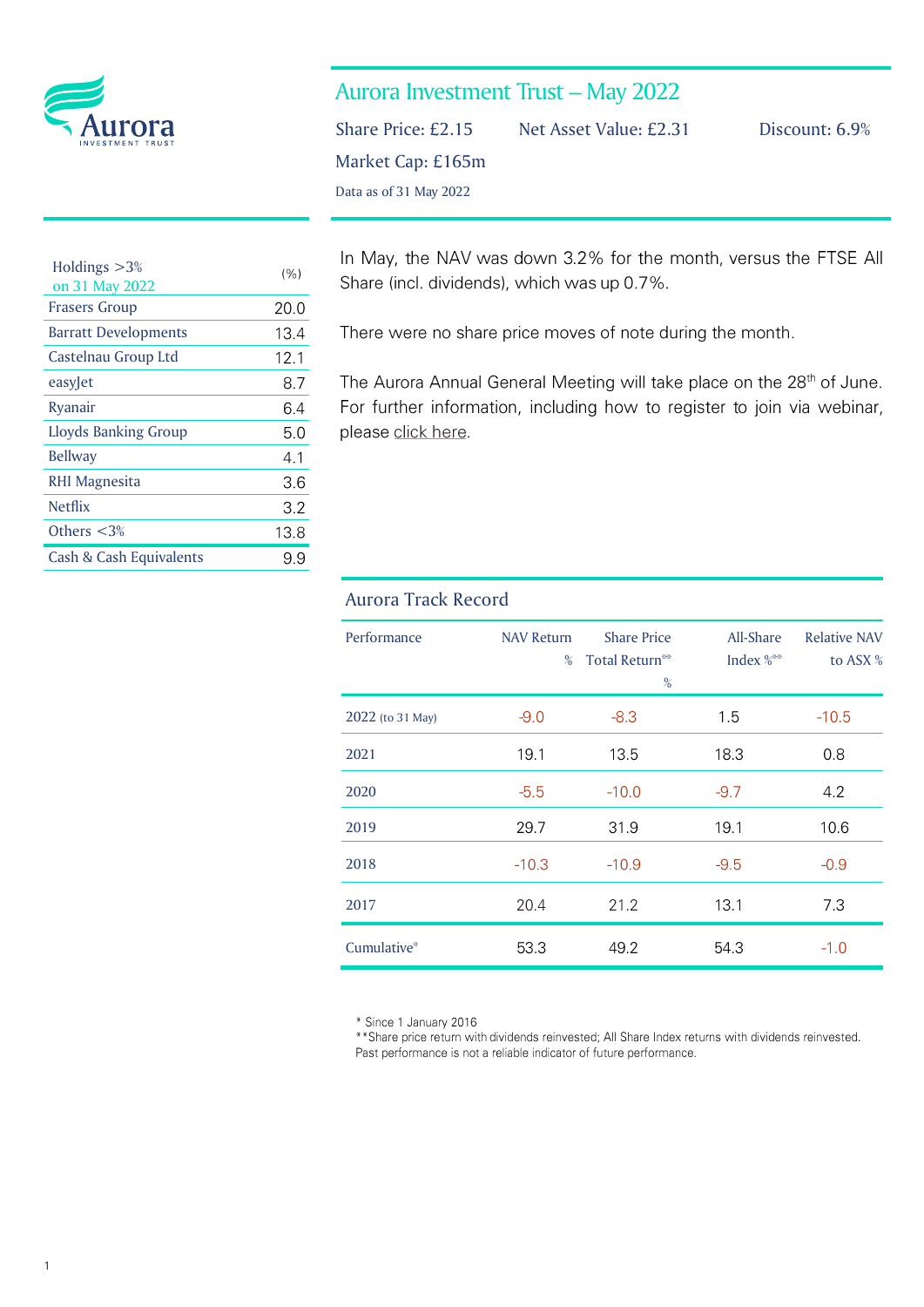



Past performance is not a reliable indicator of future performance.

# Aurora Premium / (Discount) – 31 May 2022



Past performance is not a reliable indicator of future performance.

Aurora shares are eligible to be invested in an ISA or SIPP. Neither the Aurora Investment Trust nor Phoenix Asset Management Partners run such a scheme. You should consult a financial adviser regarding a suitable self-select ISA or SIPP provider.